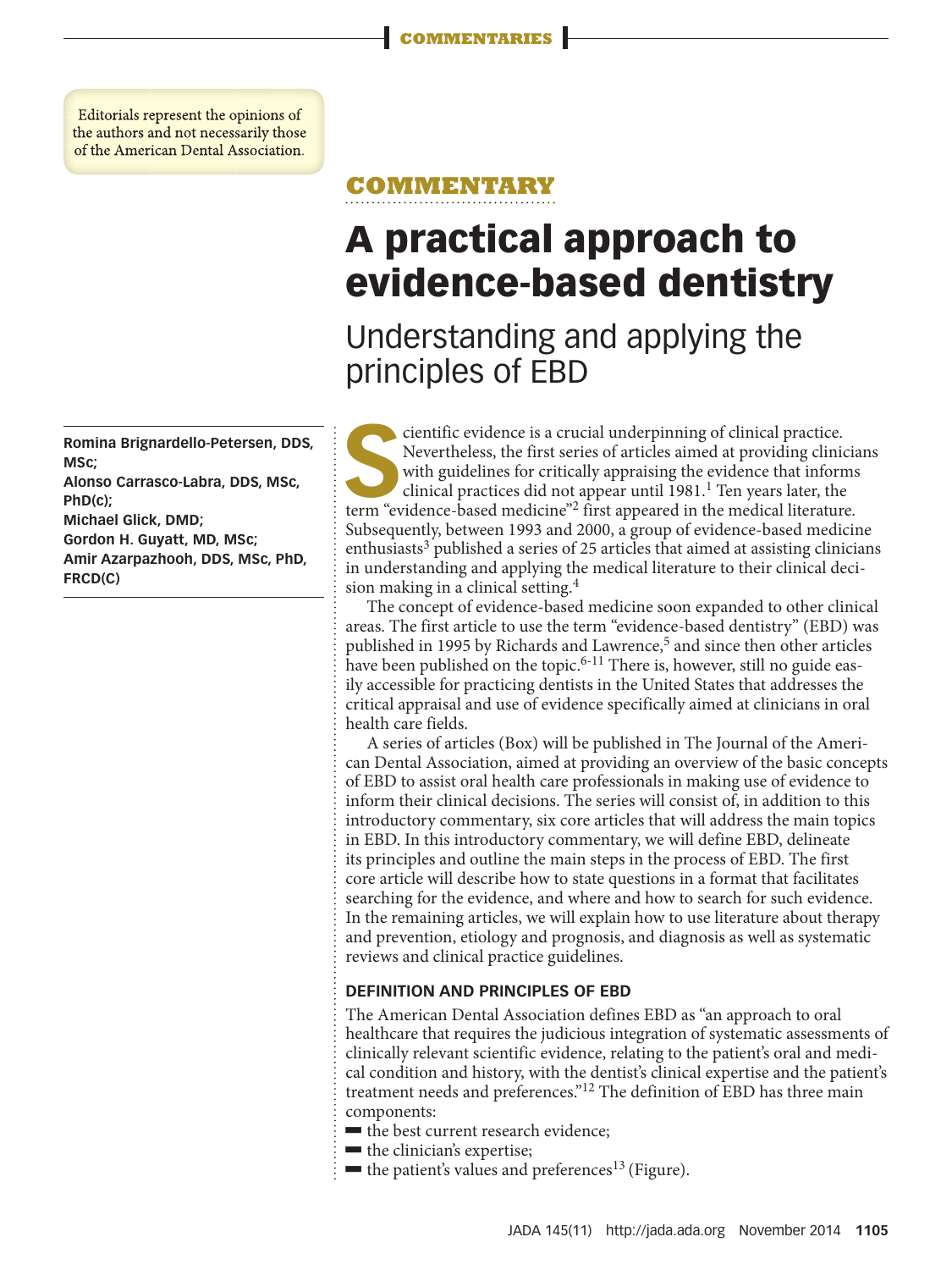### **BOX Topics in The Journal of the American Dental Association Evidence-Based Dental Practice series.**

Introduction to and overview of evidence-based practice

 $\blacksquare$  How to search for evidence to inform clinical decisions

How to appraise and use an article about therapy, prevention or both

How to appraise and use an article about etiology, prognosis or both

How to appraise and use an article about diagnosis

How to appraise and use a systematic review

How to appraise and use a clinical practice guideline



**Figure.** The components of evidence-based dentistry (EBD).

One definition of evidence is "any empirical observation … whether systematically collected or not."<sup>14</sup> Evidence can be obtained from a range of sources, including clinical observation of the course of a single patient or a multicenter and multinational clinical study. Evidence to inform any clinical decision is abundant. However, as some evidence is more trustworthy than other evidence, it is both necessary and desirable to prioritize certain types of evidence.

Because unsystematic clinical observations of a small number of patients are more likely to introduce more bias than are appropriately designed and conducted clinical studies, for example, astute clinicians always should prefer the latter evidence to the former.<sup>14</sup> For each type of clinical question, there is a hierarchy of evidence that is based on degree of trustworthiness. For instance, to answer questions regarding the effectiveness of a particular intervention, the strongest evidence would come from randomized clinical trials with a low risk of bias and large sample sizes, as such evidence provides more precise estimates and more consistent results and is directly applicable to the patients at hand. If findings from such studies are not available for the specific question of interest, clinicians must rely on less trustworthy evidence, including well-designed and conducted observational studies, such as cohort and

case-control studies. If no randomized trials, cohort and case-control studies, or case series/case reports are available, individual observations by a clinical expert may become a valuable source of evidence. In subsequent articles, we will discuss the hierarchy of evidence for each type of clinical question (that is, etiology, prevention, therapy, diagnosis and prognosis) and how to appraise the relevant literature critically.

As stated above, evidence alone is not enough to support clinical decision making from an EBD perspective; decision making should rely on the integration of evidence with clinical expertise and patients' needs and preferences. The success of an intervention that has proven to be effective in a clinical study depends on the ability of a clinician to use the intervention in an appropriate clinical setting. In other words, clinical expertise is key to determining whether and how the evidence can be applied to a specific patient's case.14 Finally, because clinical procedures are associated with potential adverse effects, including the burden of the procedure and its costs, it is important to consider patients' values and preferences when making a decision regarding treatment.

#### **THE PROCESS OF EBD**

The decisions clinicians must make in daily clinical practice are the most important source of questions for which we seek evidence-based solutions. Such questions constitute the starting point of the EBD process, which encompasses the following main steps:

 $\blacksquare$  translating the clinical question into a well-formulated searchable question format;

 $\blacksquare$  searching for the best available evidence to answer this question;

 $\blacksquare$  critically appraising the evidence and applying it to the particular clinical scenario that motivated the question.

To translate a clinical question into a well-formulated searchable question, it is necessary to identify four